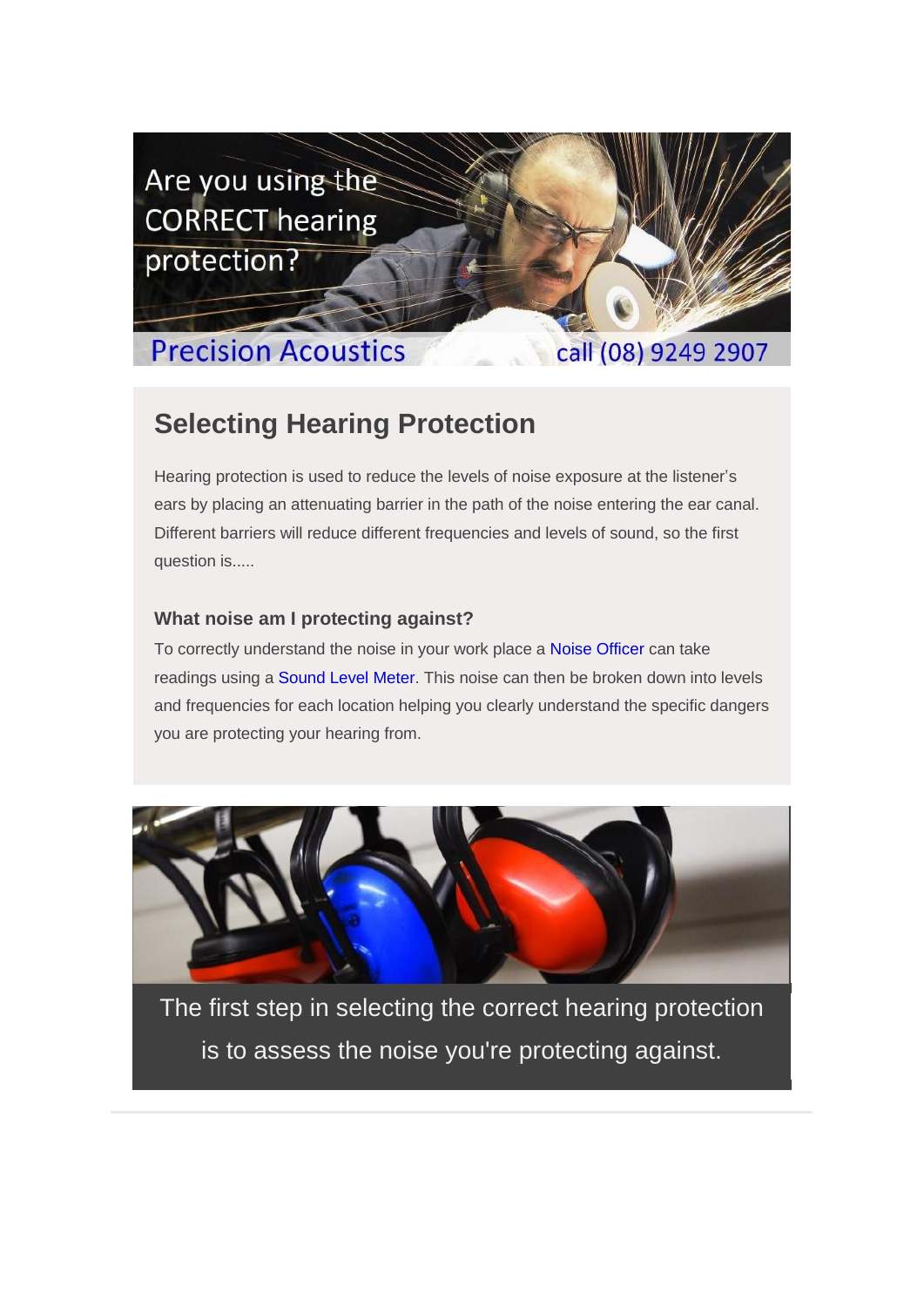#### **Under Protection**

Inadequate hearing protection can result in excessive noise exposure for the user causing noise induced hearing loss. The effect of such hearing loss can take years to become noticeable. Just because you don't notice the immediate effects doesn't undo the long term damage. Exposure to excessive noise is dangerous and is the employers responsibility.

#### **Over Protection**

Overprotection can lead to the user removing their hearing protection due to difficulties in communicating, feelings of isolation and user discomfort. Even removing hearing protection for just a very short period will increase the total noise exposure much more than would generally be expected.

#### **Correct Protection**

"One size fits all" is NOT an acceptable method for selecting hearing protection. To assist you in selecting the correct hearing protection a CLASS system has been designed as outlined in the Australian/New Zealand Standard *1269:2005, 4:2014 Occupational noise management.* Selection using this class system is easy, once noise levels have been recorded then a daily exposure level can be calculated.



## Arrange a NOISE SURVEY today.

Have a qualified Noise Officer assess the noise in your workplace. We will provide you with a comprehensive report identifying noise levels, ways to reduce noise and correct selection of hearing protection for your needs. [www.Precision-Acoustics.com.au](http://www.precision-acoustics.com.au/contact).